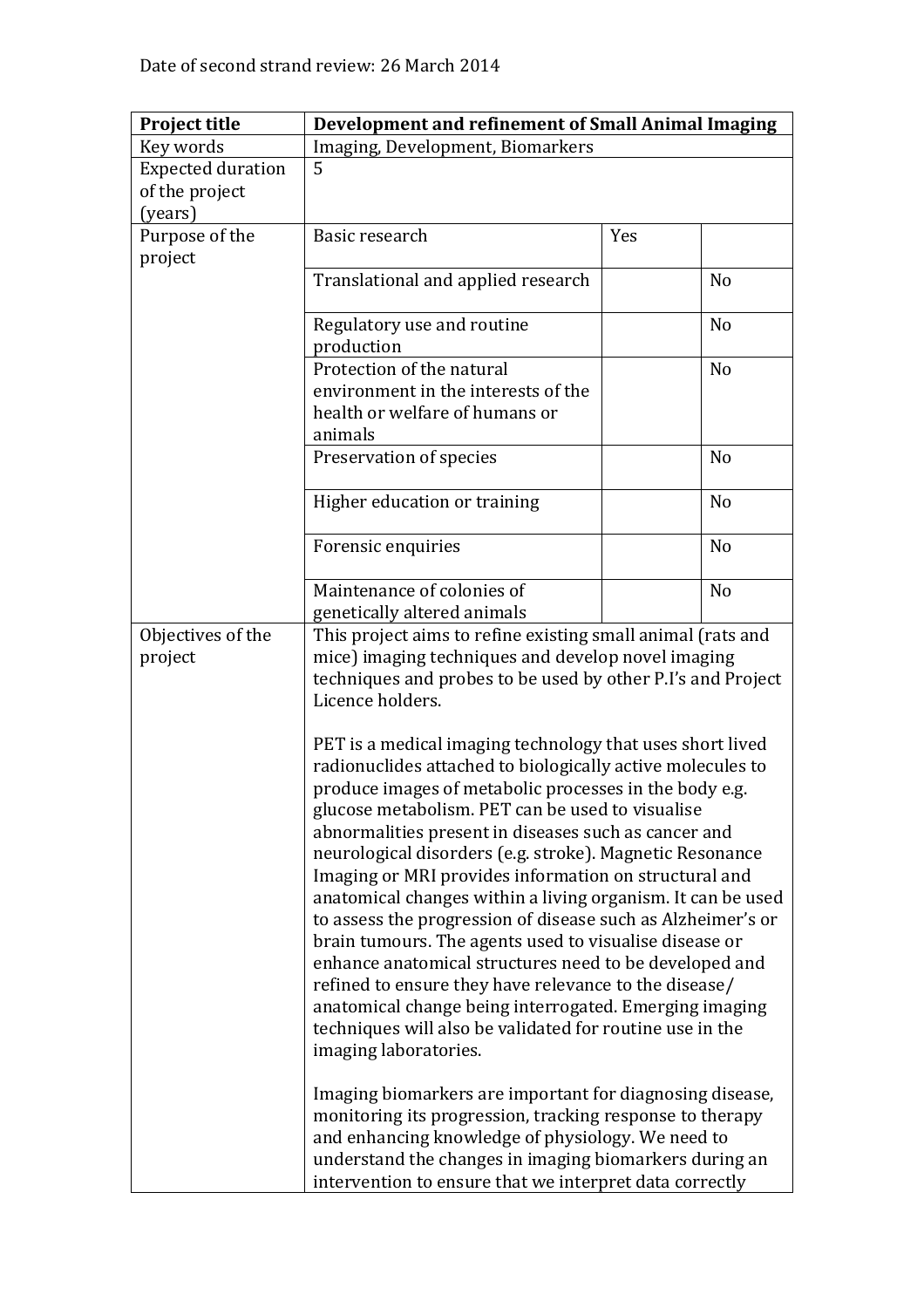|                                                                                                                  | Such methods minimise the number of animals required in<br>preclinical research since each animal can be scanned<br>serially over time and each animal can be used as its own<br>control (e.g. baseline scans). This avoids the need for<br>killing groups of animals at fixed time intervals. These<br>imaging techniques fully utilise the 3R's philosophy. In a<br>majority of studies and where possible preliminary work<br>will have been carried out using in vitro cell culture<br>methods (PET) or in cadavers or phantoms (MR).                                                                                                                                                                          |
|------------------------------------------------------------------------------------------------------------------|--------------------------------------------------------------------------------------------------------------------------------------------------------------------------------------------------------------------------------------------------------------------------------------------------------------------------------------------------------------------------------------------------------------------------------------------------------------------------------------------------------------------------------------------------------------------------------------------------------------------------------------------------------------------------------------------------------------------|
| Potential benefits<br>likely to derive<br>from this project                                                      | This project will increase our understanding of imaging<br>readouts and will allow continued refinement of animal<br>imaging protocols and will help overcome the challenges<br>common to all imaging techniques including (a) the design<br>of probes or probing techniques that are specific to the<br>biological process of interest, (b) optimization of imaging<br>systems to provide the highest sensitivity and image<br>resolution, (c) minimisation of perturbation to the<br>biological processes under observation so that the<br>experimental outcomes correlate to the biology and not the<br>probing d) quantitation of the imaging signal and<br>correlation to an underlying biological parameter. |
|                                                                                                                  | Non-invasive imaging offers a substantial refinement<br>enabling repeat scanning of the same animal and<br>subsequent reduction in numbers. Investigation of Imaging<br>Biomarkers in response to a therapeutic intervention may<br>help us to understand the changes in biology and could<br>ultimately lead to the identification of clinically relevant<br>biomarkers could potentially aid patient selection and<br>disease monitoring which can have considerable benefit<br>for patients, in terms of preventing the need for<br>unnecessary treatments or allowing changes in treatment<br>as soon as one is identified as "failing" and in terms of<br>financial costs.                                    |
| Species and<br>approximate<br>numbers of<br>animals expected<br>to be used, and<br>anticipated period<br>of time | Rats 600, Mice 900 over 5 years                                                                                                                                                                                                                                                                                                                                                                                                                                                                                                                                                                                                                                                                                    |
| <b>Expected adverse</b><br>effects and the<br>likely/expected<br>level of severity.<br>What will happen          | Many experiments will be executed under terminal<br>anaesthesia and therefore the only adverse effect expected<br>is anaesthetic overdose which is controlled by monitoring<br>the animal during prolonged periods of anaesthesia.                                                                                                                                                                                                                                                                                                                                                                                                                                                                                 |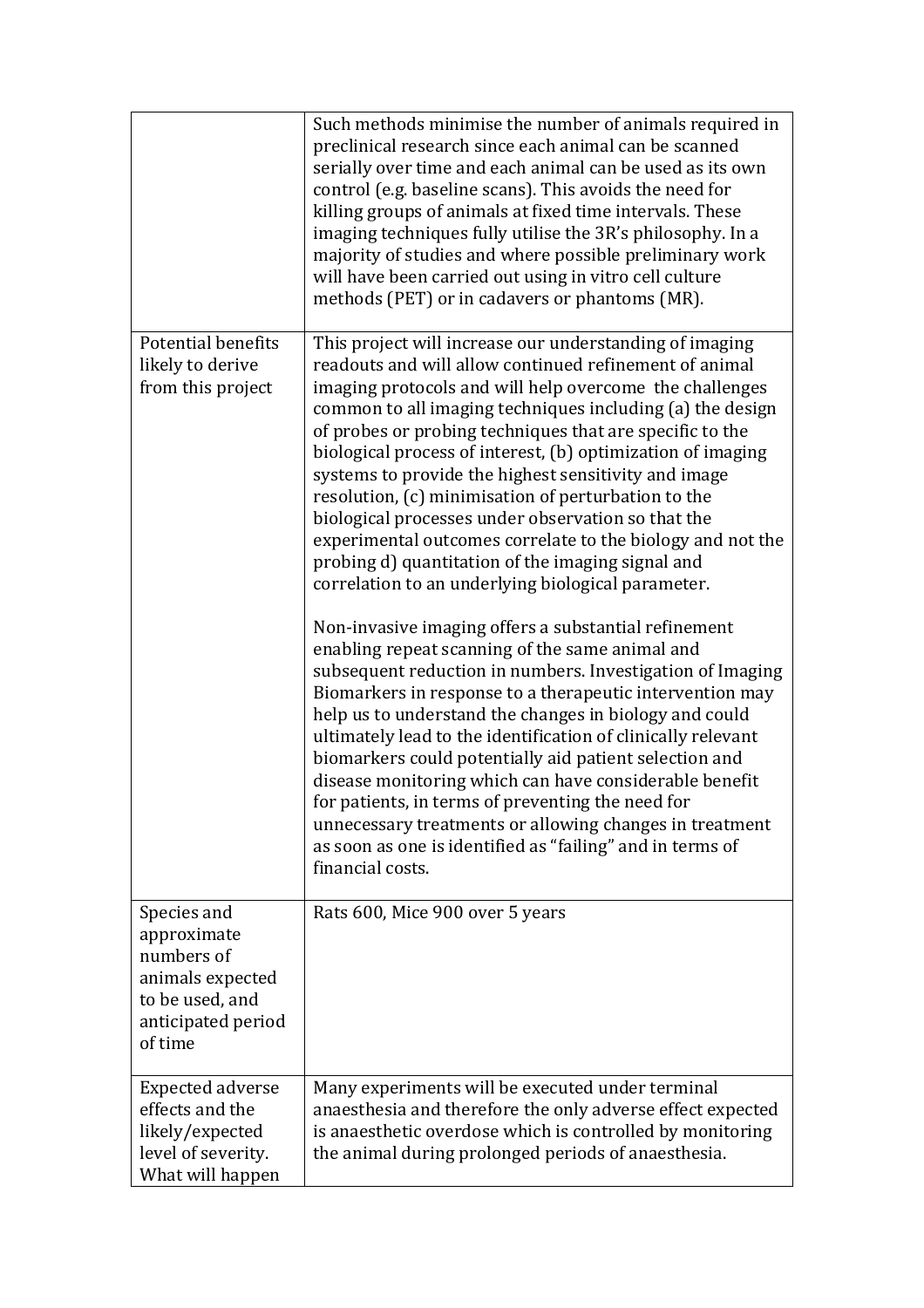| to the animals at | Generation of localised tumours may introduce infection at                                                      |  |
|-------------------|-----------------------------------------------------------------------------------------------------------------|--|
| the end.          | the site or introduce mouse pathogens although this is very                                                     |  |
|                   | rare. Aseptic conditions are used and new cell lines are                                                        |  |
|                   | screen for mouse pathogens before implantation.                                                                 |  |
|                   |                                                                                                                 |  |
|                   | Tumour growth is occasionally associated with a                                                                 |  |
|                   | reddening of the skin in superficial tumours. Burden is                                                         |  |
|                   | restricted to below 1.25cm3 that equates to less than 5%                                                        |  |
|                   | body volume. For new xenograft models or more complex                                                           |  |
|                   | disease models, Initial pilot studies will have been initiated                                                  |  |
|                   | on other PPL's to determine model progression/prognosis                                                         |  |
|                   | and to identify early indicators of a decline in well-being                                                     |  |
|                   | that could be used as an end-point indicator in subsequent                                                      |  |
|                   | studies on this PPL (for example general loss of condition                                                      |  |
|                   | or weight that precedes a severe adverse event). Imaging is                                                     |  |
|                   | used at early time points in disease progression prior to                                                       |  |
|                   | any detrimental effects as a consequence of disease                                                             |  |
|                   | burden. Imaging is also incorporated, if possible, where<br>tumours are not palpable (brain tumours) to monitor |  |
|                   | disease progression.                                                                                            |  |
|                   |                                                                                                                 |  |
|                   | Other adverse events that could occur are: Treatments                                                           |  |
|                   | used can cause weight-loss and in superficial tumours, skin                                                     |  |
|                   | reddening or scabbing at the tumour site. Ulceration is                                                         |  |
|                   | very rare and would indicate mouse cull.                                                                        |  |
|                   |                                                                                                                 |  |
|                   | Gaseous contrast agents may induce hypoxia but these will                                                       |  |
|                   | be well characterised and previously used in animal                                                             |  |
|                   | and/or human studies.                                                                                           |  |
|                   | Radiotherapy can cause adverse effects such as                                                                  |  |
|                   | inflammation and tissue damage at high doses but on this                                                        |  |
|                   | PPL high dose will only be used with short imaging time                                                         |  |
|                   | points. e.g. <24 hours post treatment and tissue not                                                            |  |
|                   | intended for exposure will be shielded.                                                                         |  |
|                   |                                                                                                                 |  |
|                   | Urinary catheterisation may cause infection but aseptic                                                         |  |
|                   | conditions and lubrication will be used and signs of                                                            |  |
|                   | discomfort will indicate a cull.                                                                                |  |
|                   |                                                                                                                 |  |
|                   | Blood sampling may lead to loss of blood via sampling site                                                      |  |
|                   | but this can be avoided by good technique and blood loss                                                        |  |
|                   | can be prevented by local pressure or cautery.                                                                  |  |
|                   | Stress is also a potential adverse effect when moving                                                           |  |
|                   | animals between sites and performing procedures without                                                         |  |
|                   | anaesthesia. In these cases Standard Procedures are                                                             |  |
|                   | adhered to and animals are assessed to ensure their                                                             |  |
|                   | 'fitness to travel'. In the case of procedures without                                                          |  |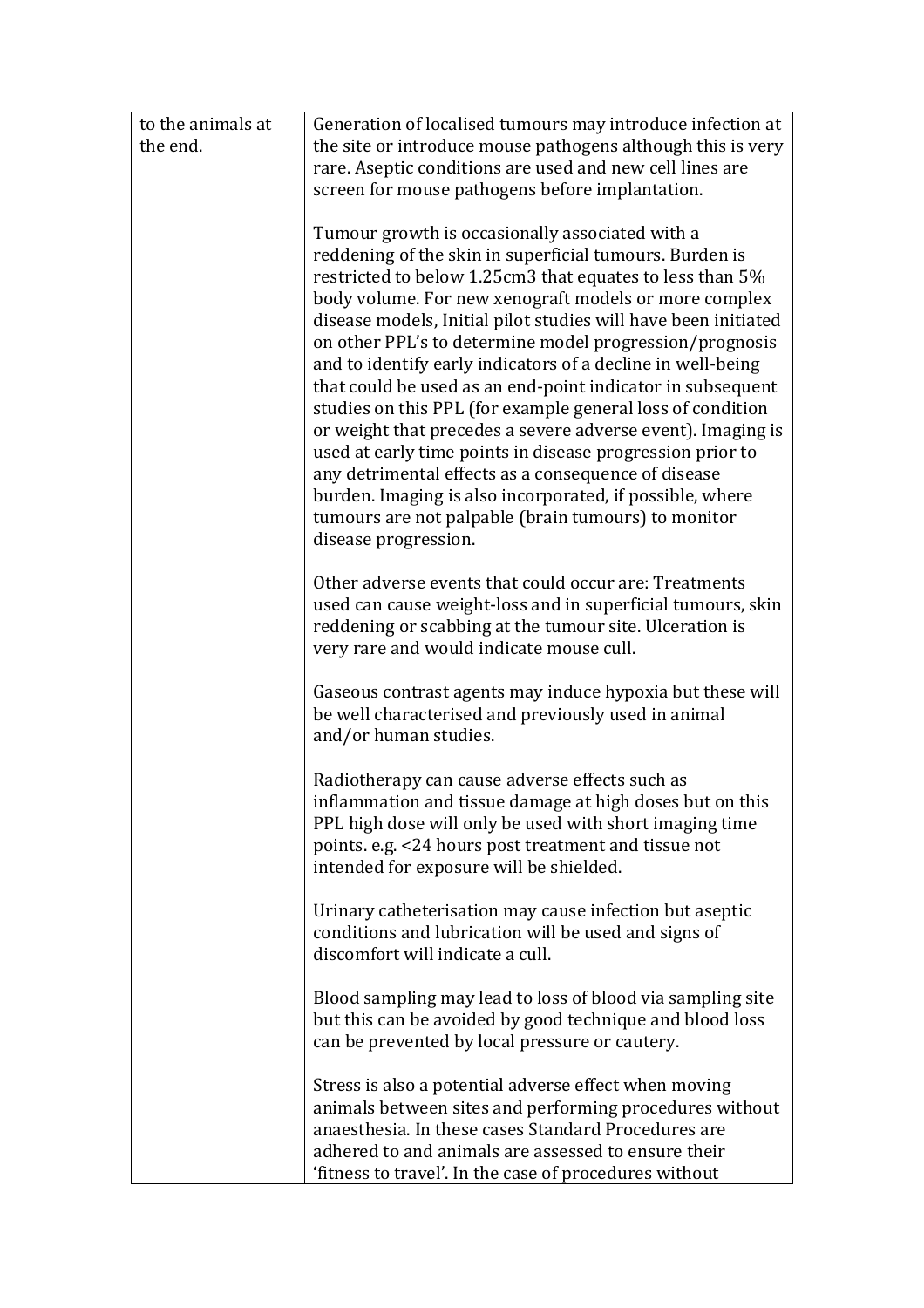|                                                                                                                | anaesthesia, periods of restraint training are given to<br>acclimatise the animal to the procedure.                                                                                                                                                                                                                                                                                                                          |
|----------------------------------------------------------------------------------------------------------------|------------------------------------------------------------------------------------------------------------------------------------------------------------------------------------------------------------------------------------------------------------------------------------------------------------------------------------------------------------------------------------------------------------------------------|
|                                                                                                                | At the end of a series of regulated procedures the animals<br>will be humanely killed by either a schedule 1 method or<br>using a recognised method to collect blood or preserve<br>tissue for histological analysis.                                                                                                                                                                                                        |
| <b>Application of the</b><br>3Rs                                                                               |                                                                                                                                                                                                                                                                                                                                                                                                                              |
| 1. Replacement<br>Why do animals<br>need to be used,<br>and why non-<br>animal alternatives<br>cannot be used. | Many of our objectives can be achieved in phantoms, fruits<br>and vegetables, or cadavers, or in humans. Some of our<br>objectives can be achieved in human volunteers or<br>patients, but in many cases, in accordance with the<br>declaration of Helsinki, it is unethical to perform human<br>studies before suitable animal studies have been<br>performed.                                                              |
|                                                                                                                | Physiologic function (heart beating, lung and diaphragm<br>movement) is required to develop/refine animal imaging<br>protocols as physiologic function itself can have a<br>detrimental effect on the imaging readout.                                                                                                                                                                                                       |
|                                                                                                                | Other non-animal techniques such as Liquid<br>chromatography/mass spectrometry (LC/MS), combined<br>with commercially available hepatocytes, has become an<br>indispensable tool in evaluating the presence of these<br>metabolites in target tissues, however some tracers do not<br>produce good metabolites in vitro and in vivo studies must<br>be used.                                                                 |
| 2. Reduction<br>How the use of<br>minimum numbers<br>of animals will be                                        | Imaging can use each animal as own control, allowing<br>paired comparisons, thus increasing statistical power of<br>experiments compared with terminal designs.                                                                                                                                                                                                                                                              |
| assured                                                                                                        | Imaging studies are inherently sequential (only one animal<br>can be scanned at any one time), so lend themselves to<br>adaptive designs, which use fewer animals to achieve the<br>same statistical power as conventional designs.                                                                                                                                                                                          |
|                                                                                                                | Tumour Studies will utilise tumour models that have<br>robust, consistent growth characteristics. The implant of<br>cohorts for the imaging study will be staggered over time,<br>with generally 4 mice imaged per day depending on tracer.<br>This is repeated until the experimental group sizes are<br>achieved. Archived imaging data is used to refine sample<br>size calculations enabling a reduction in group sizes. |
| 3. Refinement                                                                                                  | Rats and mice are essential mammalian species as they                                                                                                                                                                                                                                                                                                                                                                        |